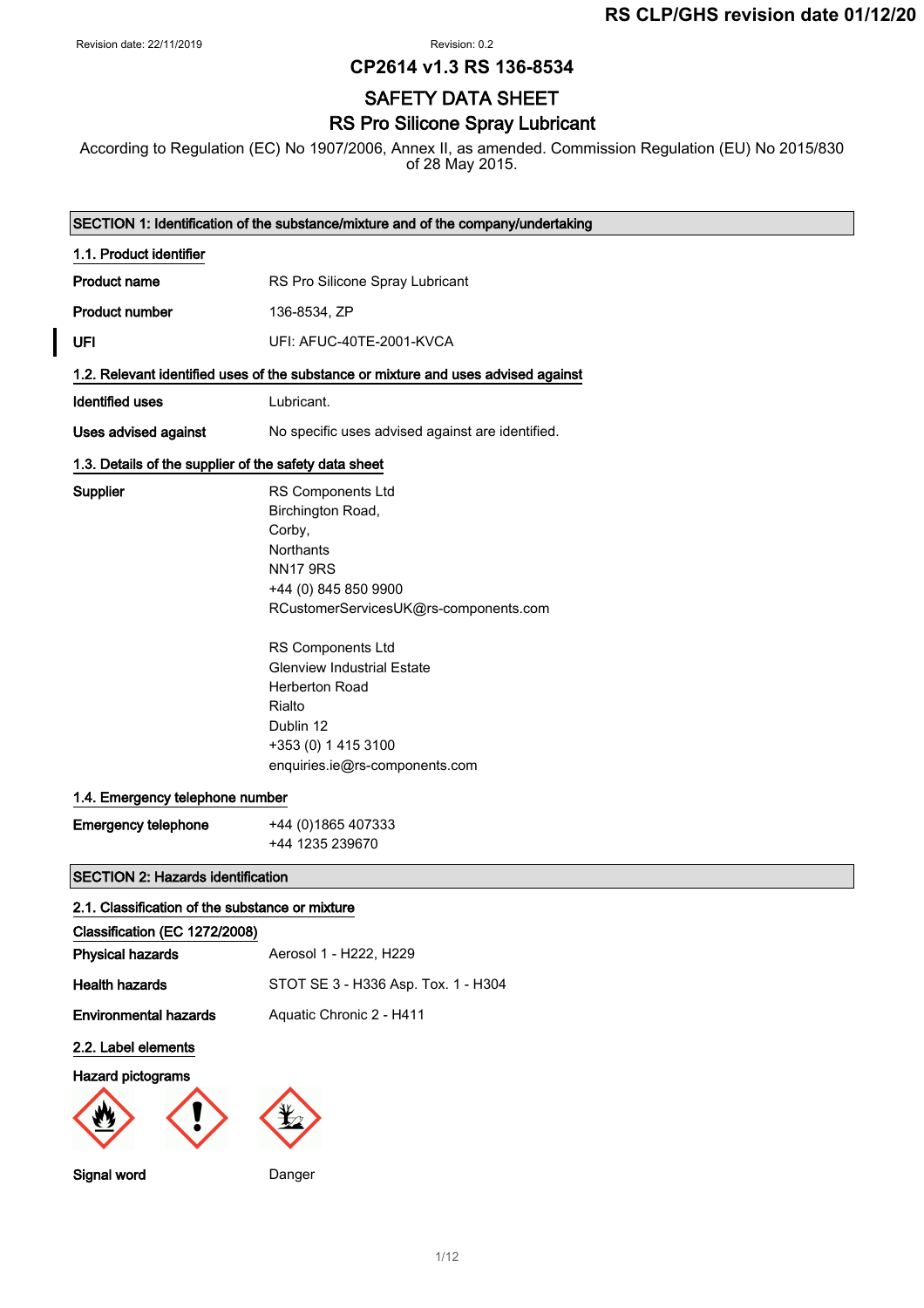| <b>Hazard statements</b>                  | H222 Extremely flammable aerosol.<br>H229 Pressurised container: may burst if heated.<br>H336 May cause drowsiness or dizziness.<br>H411 Toxic to aquatic life with long lasting effects.                                                                                                                                                                                                                                                            |
|-------------------------------------------|------------------------------------------------------------------------------------------------------------------------------------------------------------------------------------------------------------------------------------------------------------------------------------------------------------------------------------------------------------------------------------------------------------------------------------------------------|
| <b>Precautionary statements</b>           | P210 Keep away from heat, hot surfaces, sparks, open flames and other ignition sources. No<br>smoking.<br>P211 Do not spray on an open flame or other ignition source.<br>P251 Do not pierce or burn, even after use.<br>P261 Avoid breathing spray.<br>$P410+P412$ Protect from sunlight. Do not expose to temperatures exceeding 50 $^{\circ}$ C/122 $^{\circ}$ F.<br>P501 Dispose of contents/ container in accordance with national regulations. |
| Contains                                  | pentane                                                                                                                                                                                                                                                                                                                                                                                                                                              |
| Supplementary precautionary<br>statements | P271 Use only outdoors or in a well-ventilated area.<br>P273 Avoid release to the environment.<br>P304+P340 IF INHALED: Remove person to fresh air and keep comfortable for breathing.<br>P312 Call a POISON CENTRE/doctor if you feel unwell.<br>P391 Collect spillage.<br>P403+P233 Store in a well-ventilated place. Keep container tightly closed.                                                                                               |

### 2.3. Other hazards

This product does not contain any substances classified as PBT or vPvB.

| <b>SECTION 3: Composition/information on ingredients</b>            |                      |                                                      |
|---------------------------------------------------------------------|----------------------|------------------------------------------------------|
| 3.2. Mixtures                                                       |                      |                                                      |
| pentane                                                             |                      | 60-100%                                              |
| CAS number: 109-66-0                                                | EC number: 203-692-4 | REACH registration number: 01-<br>2119459286-30-XXXX |
| Classification                                                      |                      |                                                      |
| Flam. Liq. 2 - H225                                                 |                      |                                                      |
| STOT SE 3 - H336                                                    |                      |                                                      |
| Asp. Tox. 1 - H304                                                  |                      |                                                      |
| Aquatic Chronic 2 - H411                                            |                      |                                                      |
| <b>Carbon Dioxide</b>                                               |                      | $1 - 5%$                                             |
| CAS number: 124-38-9                                                |                      |                                                      |
| Classification                                                      |                      |                                                      |
| Press. Gas (Comp.) - H280                                           |                      |                                                      |
| The full text for all hazard statements is displayed in Section 16. |                      |                                                      |
| <b>SECTION 4: First aid measures</b>                                |                      |                                                      |

#### 4.1. Description of first aid measures

| General information | Get medical attention immediately. Show this Safety Data Sheet to the medical personnel.                                                                                                                                                                                                                                                                                                                                                                           |
|---------------------|--------------------------------------------------------------------------------------------------------------------------------------------------------------------------------------------------------------------------------------------------------------------------------------------------------------------------------------------------------------------------------------------------------------------------------------------------------------------|
| Inhalation          | Remove affected person from source of contamination. Move affected person to fresh air and<br>keep warm and at rest in a position comfortable for breathing. Maintain an open airway.<br>Loosen tight clothing such as collar, tie or belt. When breathing is difficult, properly trained<br>personnel may assist affected person by administering oxygen. Place unconscious person on<br>their side in the recovery position and ensure breathing can take place. |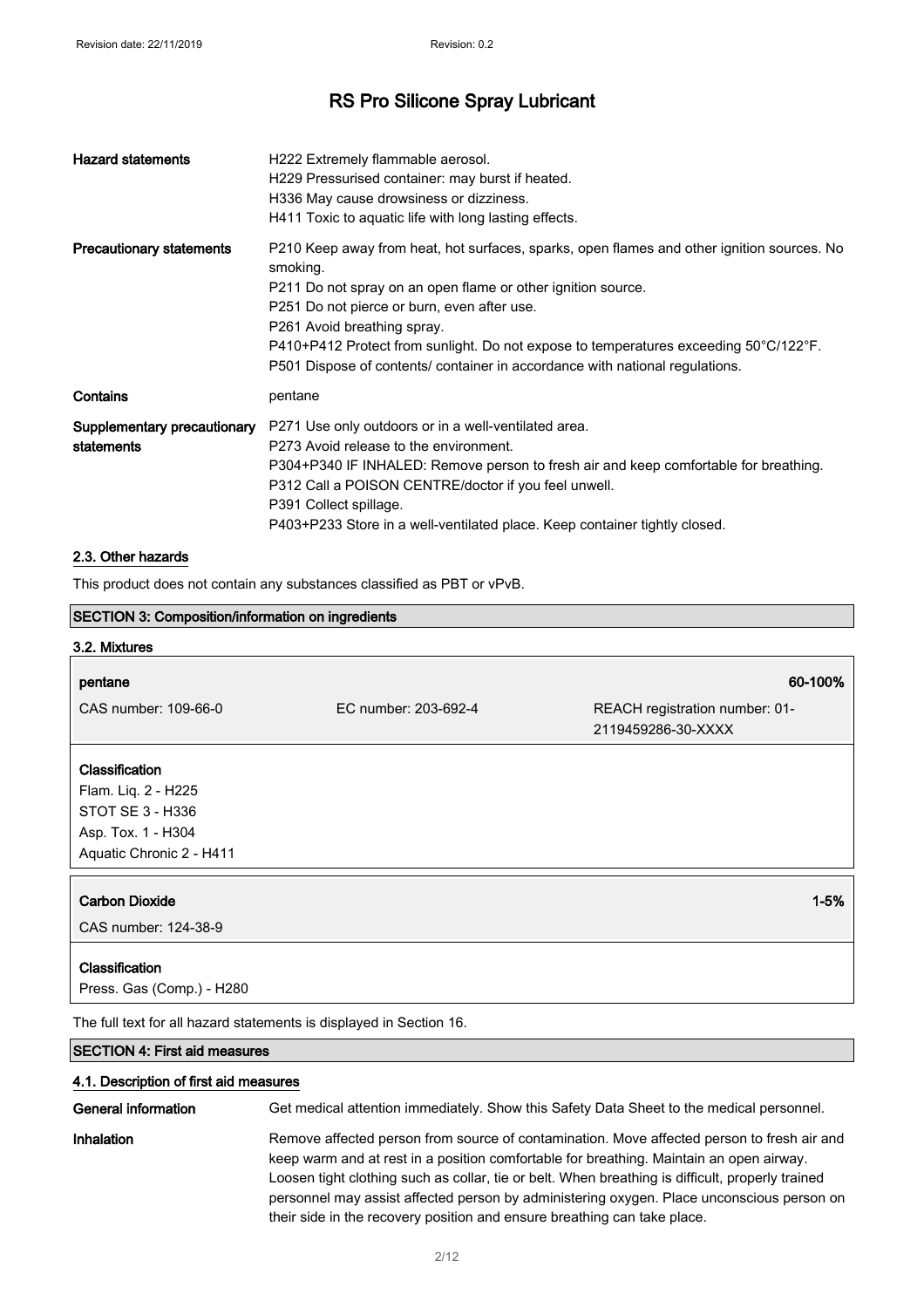| Ingestion                                                  | Rinse mouth thoroughly with water. Remove any dentures. Give a few small glasses of water<br>or milk to drink. Stop if the affected person feels sick as vomiting may be dangerous. Do not<br>induce vomiting unless under the direction of medical personnel. If vomiting occurs, the head<br>should be kept low so that vomit does not enter the lungs. Never give anything by mouth to an<br>unconscious person. Move affected person to fresh air and keep warm and at rest in a<br>position comfortable for breathing. Place unconscious person on their side in the recovery<br>position and ensure breathing can take place. Maintain an open airway. Loosen tight clothing<br>such as collar, tie or belt. |
|------------------------------------------------------------|--------------------------------------------------------------------------------------------------------------------------------------------------------------------------------------------------------------------------------------------------------------------------------------------------------------------------------------------------------------------------------------------------------------------------------------------------------------------------------------------------------------------------------------------------------------------------------------------------------------------------------------------------------------------------------------------------------------------|
| Skin contact                                               | Rinse with water.                                                                                                                                                                                                                                                                                                                                                                                                                                                                                                                                                                                                                                                                                                  |
| Eye contact                                                | Rinse immediately with plenty of water. Remove any contact lenses and open eyelids wide<br>apart. Continue to rinse for at least 10 minutes.                                                                                                                                                                                                                                                                                                                                                                                                                                                                                                                                                                       |
| <b>Protection of first aiders</b>                          | First aid personnel should wear appropriate protective equipment during any rescue. Wash<br>contaminated clothing thoroughly with water before removing it from the affected person, or<br>wear gloves. It may be dangerous for first aid personnel to carry out mouth-to-mouth<br>resuscitation.                                                                                                                                                                                                                                                                                                                                                                                                                  |
|                                                            | 4.2. Most important symptoms and effects, both acute and delayed                                                                                                                                                                                                                                                                                                                                                                                                                                                                                                                                                                                                                                                   |
| <b>General information</b>                                 | See Section 11 for additional information on health hazards. The severity of the symptoms<br>described will vary dependent on the concentration and the length of exposure.                                                                                                                                                                                                                                                                                                                                                                                                                                                                                                                                        |
| Inhalation                                                 | A single exposure may cause the following adverse effects: Headache. Nausea, vomiting.<br>Central nervous system depression. Drowsiness, dizziness, disorientation, vertigo. Narcotic<br>effect.                                                                                                                                                                                                                                                                                                                                                                                                                                                                                                                   |
| Ingestion                                                  | Due to the physical nature of this product, it is unlikely that ingestion will occur. Aspiration<br>hazard if swallowed. Entry into the lungs following ingestion or vomiting may cause chemical<br>pneumonitis.                                                                                                                                                                                                                                                                                                                                                                                                                                                                                                   |
| Skin contact                                               | Repeated exposure may cause skin dryness or cracking.                                                                                                                                                                                                                                                                                                                                                                                                                                                                                                                                                                                                                                                              |
| Eye contact                                                | May be slightly irritating to eyes. May cause discomfort.                                                                                                                                                                                                                                                                                                                                                                                                                                                                                                                                                                                                                                                          |
|                                                            | 4.3. Indication of any immediate medical attention and special treatment needed                                                                                                                                                                                                                                                                                                                                                                                                                                                                                                                                                                                                                                    |
| Notes for the doctor                                       | Treat symptomatically.                                                                                                                                                                                                                                                                                                                                                                                                                                                                                                                                                                                                                                                                                             |
| <b>SECTION 5: Firefighting measures</b>                    |                                                                                                                                                                                                                                                                                                                                                                                                                                                                                                                                                                                                                                                                                                                    |
| 5.1. Extinguishing media                                   |                                                                                                                                                                                                                                                                                                                                                                                                                                                                                                                                                                                                                                                                                                                    |
| Suitable extinguishing media                               | The product is flammable. Extinguish with alcohol-resistant foam, carbon dioxide, dry powder<br>or water fog. Use fire-extinguishing media suitable for the surrounding fire.                                                                                                                                                                                                                                                                                                                                                                                                                                                                                                                                      |
| Unsuitable extinguishing<br>media                          | Do not use water jet as an extinguisher, as this will spread the fire.                                                                                                                                                                                                                                                                                                                                                                                                                                                                                                                                                                                                                                             |
| 5.2. Special hazards arising from the substance or mixture |                                                                                                                                                                                                                                                                                                                                                                                                                                                                                                                                                                                                                                                                                                                    |
| Specific hazards                                           | Containers can burst violently or explode when heated, due to excessive pressure build-up.<br>Bursting aerosol containers may be propelled from a fire at high speed. If aerosol cans are<br>ruptured, care should be taken due to the rapid escape of the pressurised contents and<br>propellant. Vapours may form explosive mixtures with air.                                                                                                                                                                                                                                                                                                                                                                   |
| <b>Hazardous combustion</b><br>products                    | Thermal decomposition or combustion products may include the following substances:<br>Harmful gases or vapours.                                                                                                                                                                                                                                                                                                                                                                                                                                                                                                                                                                                                    |
| 5.3. Advice for firefighters                               |                                                                                                                                                                                                                                                                                                                                                                                                                                                                                                                                                                                                                                                                                                                    |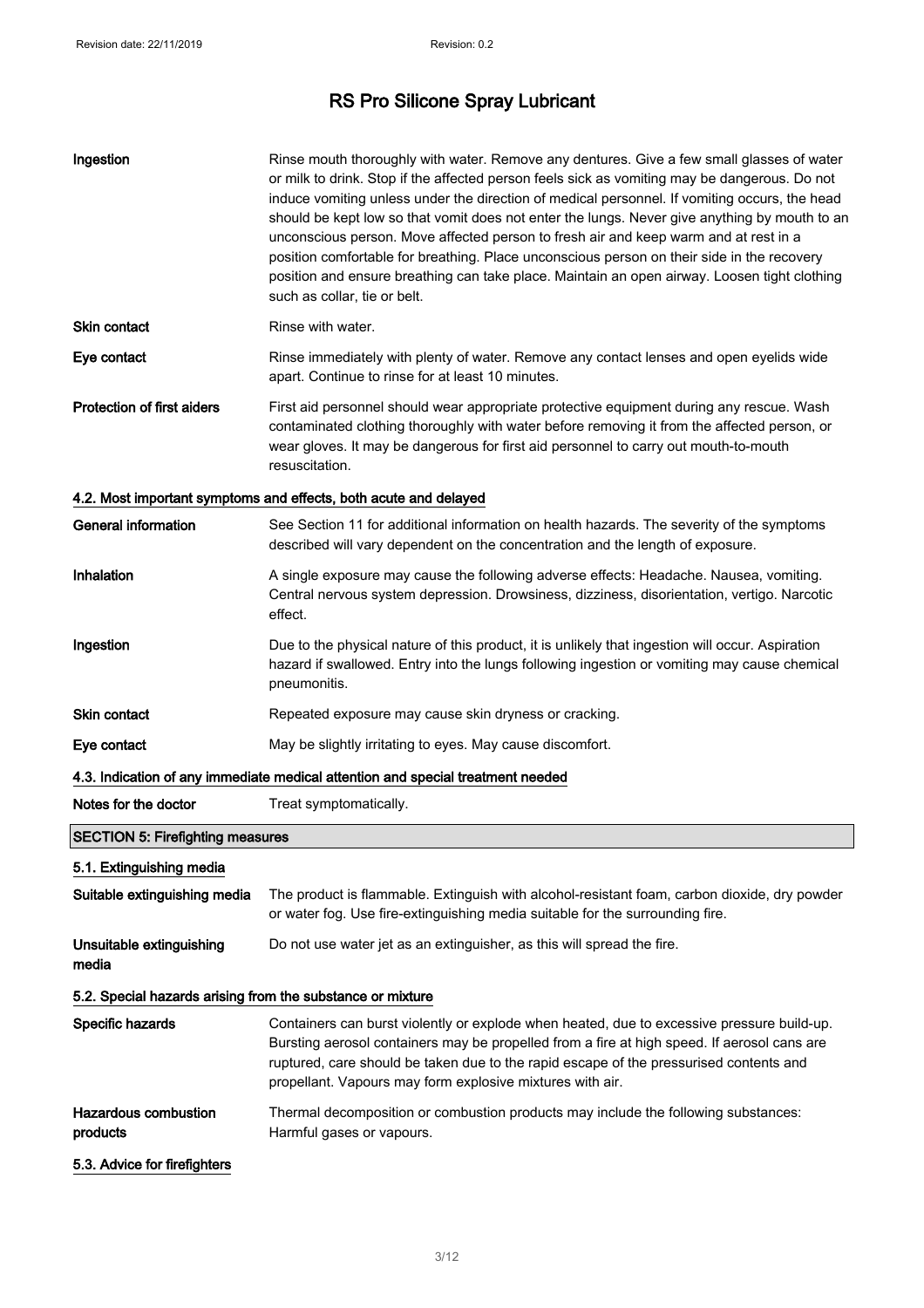| Protective actions during<br>firefighting        | Avoid breathing fire gases or vapours. Evacuate area. Keep upwind to avoid inhalation of<br>gases, vapours, fumes and smoke. Ventilate closed spaces before entering them. Cool<br>containers exposed to heat with water spray and remove them from the fire area if it can be<br>done without risk. Cool containers exposed to flames with water until well after the fire is out.<br>If a leak or spill has not ignited, use water spray to disperse vapours and protect men stopping<br>the leak. Avoid discharge to the aquatic environment. Control run-off water by containing and<br>keeping it out of sewers and watercourses. If risk of water pollution occurs, notify appropriate<br>authorities. |
|--------------------------------------------------|--------------------------------------------------------------------------------------------------------------------------------------------------------------------------------------------------------------------------------------------------------------------------------------------------------------------------------------------------------------------------------------------------------------------------------------------------------------------------------------------------------------------------------------------------------------------------------------------------------------------------------------------------------------------------------------------------------------|
| Special protective equipment<br>for firefighters | Wear positive-pressure self-contained breathing apparatus (SCBA) and appropriate protective<br>clothing. Firefighter's clothing conforming to European standard EN469 (including helmets,<br>protective boots and gloves) will provide a basic level of protection for chemical incidents.                                                                                                                                                                                                                                                                                                                                                                                                                   |

#### SECTION 6: Accidental release measures

#### 6.1. Personal precautions, protective equipment and emergency procedures

| <b>Personal precautions</b> | No action shall be taken without appropriate training or involving any personal risk. Keep   |
|-----------------------------|----------------------------------------------------------------------------------------------|
|                             | unnecessary and unprotected personnel away from the spillage. Wear protective clothing as    |
|                             | described in Section 8 of this safety data sheet. Follow precautions for safe handling       |
|                             | described in this safety data sheet. Wash thoroughly after dealing with a spillage. Ensure   |
|                             | procedures and training for emergency decontamination and disposal are in place. Do not      |
|                             | touch or walk into spilled material. Evacuate area. Risk of explosion. Provide adequate      |
|                             | ventilation. No smoking, sparks, flames or other sources of ignition near spillage. Promptly |
|                             | remove any clothing that becomes contaminated.                                               |

#### 6.2. Environmental precautions

Environmental precautions Avoid discharge into drains or watercourses or onto the ground. Avoid discharge to the aquatic environment. Large Spillages: Inform the relevant authorities if environmental pollution occurs (sewers, waterways, soil or air).

#### 6.3. Methods and material for containment and cleaning up

| Methods for cleaning up          | Wear protective clothing as described in Section 8 of this safety data sheet. Clear up spills<br>immediately and dispose of waste safely. Eliminate all ignition sources if safe to do so. No<br>smoking, sparks, flames or other sources of ignition near spillage. Approach the spillage from<br>upwind. Under normal conditions of handling and storage, spillages from aerosol containers<br>are unlikely. If aerosol cans are ruptured, care should be taken due to the rapid escape of the<br>pressurised contents and propellant. Small Spillages: Wipe up with an absorbent cloth and<br>dispose of waste safely. Large Spillages: If the product is soluble in water, dilute the spillage<br>with water and mop it up. Alternatively, or if it is not water-soluble, absorb the spillage with an<br>inert, dry material and place it in a suitable waste disposal container. Flush contaminated area<br>with plenty of water. Wash thoroughly after dealing with a spillage. Dangerous for the<br>environment. Do not empty into drains. Dispose of waste to licensed waste disposal site in<br>accordance with the requirements of the local Waste Disposal Authority. |
|----------------------------------|----------------------------------------------------------------------------------------------------------------------------------------------------------------------------------------------------------------------------------------------------------------------------------------------------------------------------------------------------------------------------------------------------------------------------------------------------------------------------------------------------------------------------------------------------------------------------------------------------------------------------------------------------------------------------------------------------------------------------------------------------------------------------------------------------------------------------------------------------------------------------------------------------------------------------------------------------------------------------------------------------------------------------------------------------------------------------------------------------------------------------------------------------------------------------------|
| 6.4. Reference to other sections |                                                                                                                                                                                                                                                                                                                                                                                                                                                                                                                                                                                                                                                                                                                                                                                                                                                                                                                                                                                                                                                                                                                                                                                  |

| Reference to other sections | For personal protection, see Section 8. See Section 11 for additional information on health   |
|-----------------------------|-----------------------------------------------------------------------------------------------|
|                             | hazards. See Section 12 for additional information on ecological hazards. For waste disposal, |
|                             | see Section 13.                                                                               |

SECTION 7: Handling and storage

#### 7.1. Precautions for safe handling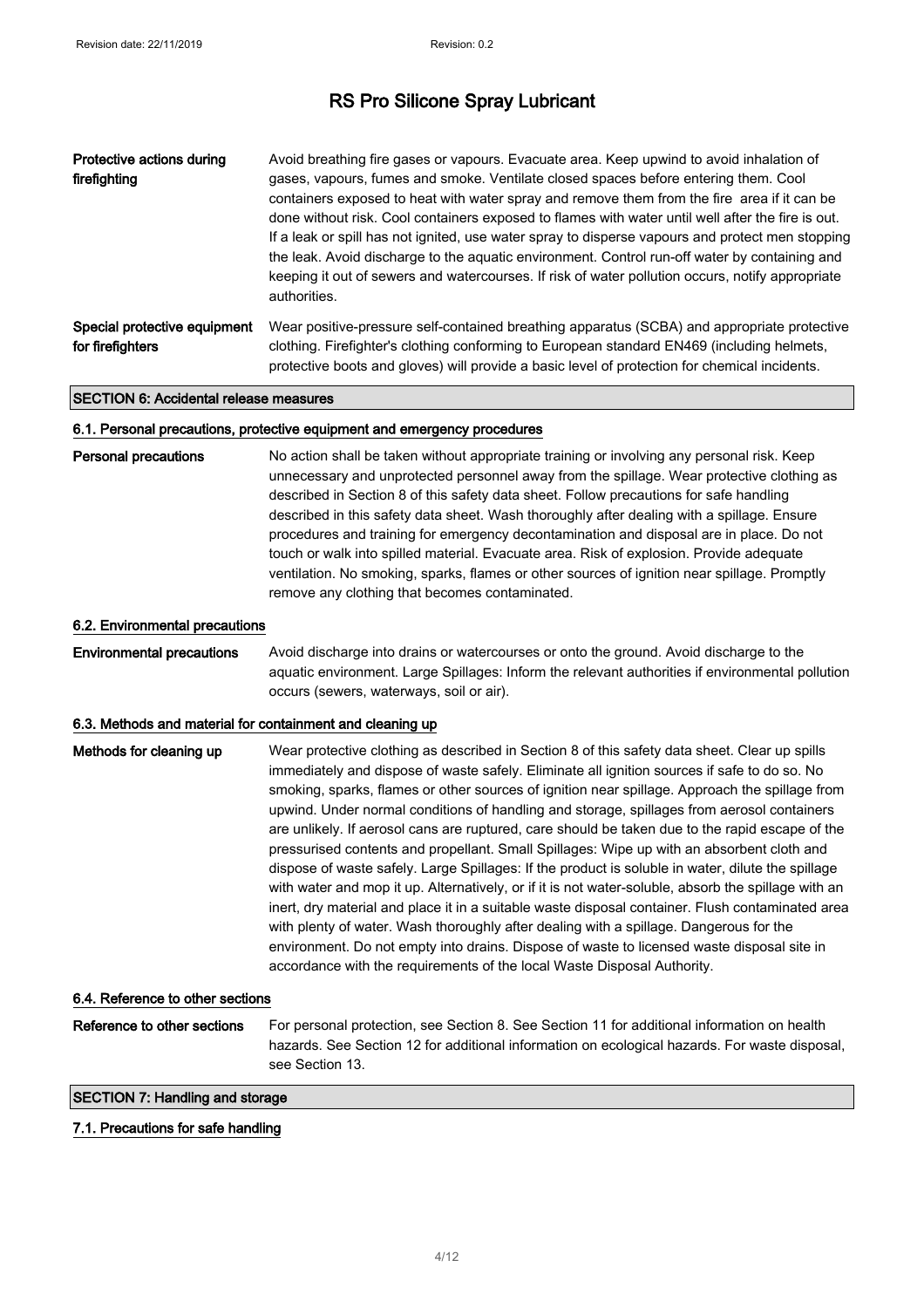| Usage precautions                         | Read and follow manufacturer's recommendations. Wear protective clothing as described in<br>Section 8 of this safety data sheet. Keep away from food, drink and animal feeding stuffs.<br>Avoid exposing aerosol containers to high temperatures or direct sunlight. The product is<br>flammable. Keep away from heat, hot surfaces, sparks, open flames and other ignition<br>sources. No smoking. Do not handle until all safety precautions have been read and<br>understood. Do not handle broken packages without protective equipment. Do not reuse<br>empty containers. Do not spray on an open flame or other ignition source. Do not pierce or<br>burn, even after use. Spray will evaporate and cool rapidly and may cause frostbite or cold<br>burns if in contact with skin. Avoid contact with eyes. Avoid inhalation of vapours and<br>spray/mists. |
|-------------------------------------------|-------------------------------------------------------------------------------------------------------------------------------------------------------------------------------------------------------------------------------------------------------------------------------------------------------------------------------------------------------------------------------------------------------------------------------------------------------------------------------------------------------------------------------------------------------------------------------------------------------------------------------------------------------------------------------------------------------------------------------------------------------------------------------------------------------------------------------------------------------------------|
| Advice on general<br>occupational hygiene | Wash promptly if skin becomes contaminated. Take off contaminated clothing. Wash<br>contaminated clothing before reuse. Do not eat, drink or smoke when using this product.<br>Wash at the end of each work shift and before eating, smoking and using the toilet. Change<br>work clothing daily before leaving workplace.                                                                                                                                                                                                                                                                                                                                                                                                                                                                                                                                        |
|                                           | 7.2. Conditions for safe storage, including any incompatibilities                                                                                                                                                                                                                                                                                                                                                                                                                                                                                                                                                                                                                                                                                                                                                                                                 |
| <b>Storage precautions</b>                | Store away from incompatible materials (see Section 10). Store in accordance with local<br>regulations. Keep away from oxidising materials, heat and flames. Keep only in the original<br>container. Keep container tightly closed, in a cool, well ventilated place. Keep containers<br>upright. Protect containers from damage. Protect from sunlight. Do not store near heat<br>sources or expose to high temperatures. Do not expose to temperatures exceeding<br>50°C/122°F. Bund storage facilities to prevent soil and water pollution in the event of spillage.<br>The storage area floor should be leak-tight, jointless and not absorbent.                                                                                                                                                                                                              |
| Storage class                             | Miscellaneous hazardous material storage.                                                                                                                                                                                                                                                                                                                                                                                                                                                                                                                                                                                                                                                                                                                                                                                                                         |
| 7.3. Specific end use(s)                  |                                                                                                                                                                                                                                                                                                                                                                                                                                                                                                                                                                                                                                                                                                                                                                                                                                                                   |
| Specific end use(s)                       | The identified uses for this product are detailed in Section 1.2.                                                                                                                                                                                                                                                                                                                                                                                                                                                                                                                                                                                                                                                                                                                                                                                                 |

#### SECTION 8: Exposure controls/Personal protection

#### 8.1. Control parameters

#### Occupational exposure limits

#### pentane

Long-term exposure limit (8-hour TWA): WEL 600 ppm 1800 mg/m<sup>3</sup>

#### Carbon Dioxide

Long-term exposure limit (8-hour TWA): WEL 5000 ppm 9150 mg/m<sup>3</sup> Short-term exposure limit (15-minute): WEL 15000 ppm 27400 mg/m<sup>3</sup> WEL = Workplace Exposure Limit

#### 8.2. Exposure controls

#### Protective equipment





Appropriate engineering controls

Provide adequate ventilation. Personal, workplace environment or biological monitoring may be required to determine the effectiveness of the ventilation or other control measures and/or the necessity to use respiratory protective equipment. Use process enclosures, local exhaust ventilation or other engineering controls as the primary means to minimise worker exposure. Personal protective equipment should only be used if worker exposure cannot be controlled adequately by the engineering control measures. Ensure control measures are regularly inspected and maintained. Ensure operatives are trained to minimise exposure.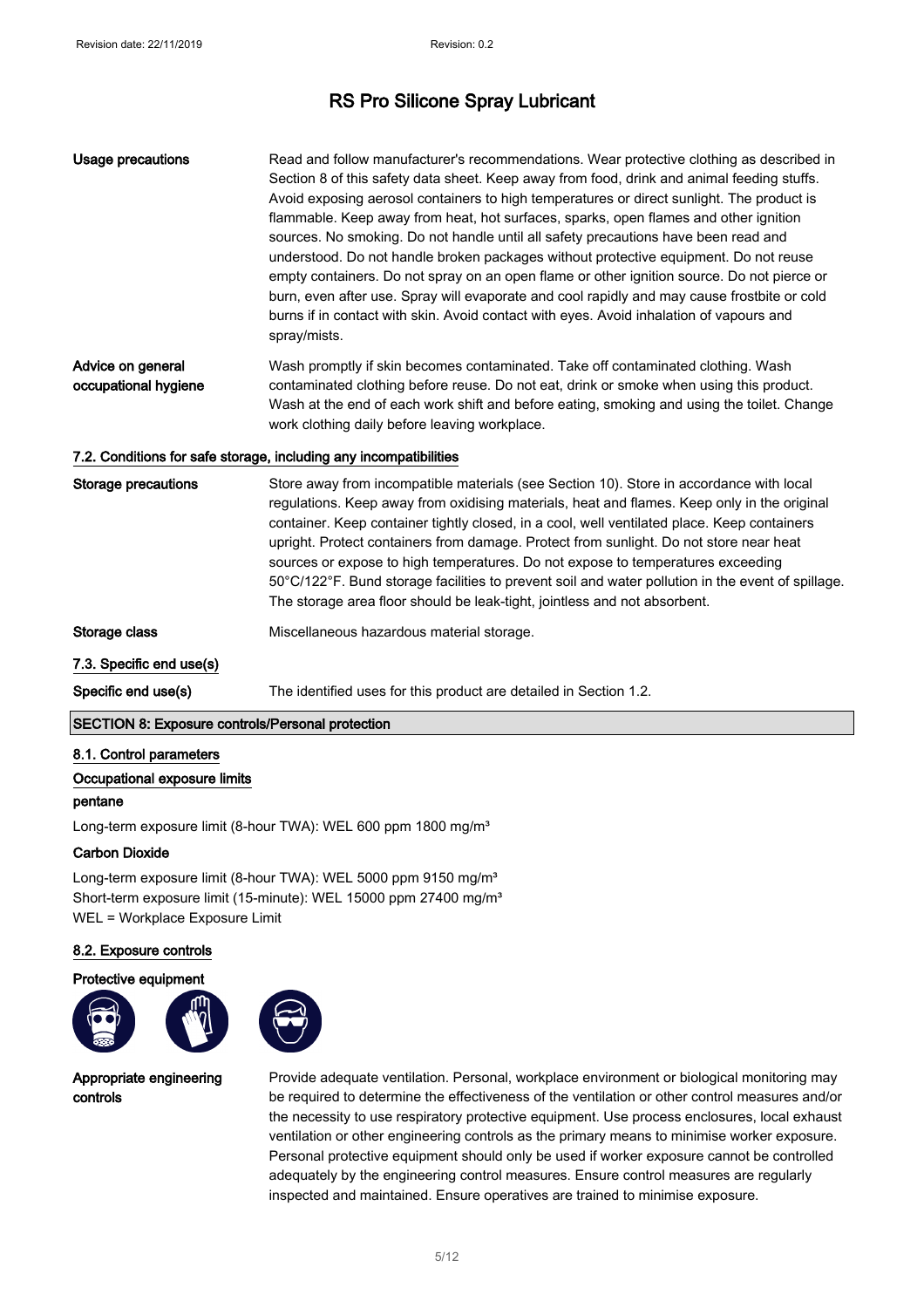| Eye/face protection                       | Eyewear complying with an approved standard should be worn if a risk assessment indicates<br>eye contact is possible. Personal protective equipment for eye and face protection should<br>comply with European Standard EN166. Unless the assessment indicates a higher degree of<br>protection is required, the following protection should be worn: Tight-fitting safety glasses.                                                                                                                                                                                                                                                                                    |
|-------------------------------------------|------------------------------------------------------------------------------------------------------------------------------------------------------------------------------------------------------------------------------------------------------------------------------------------------------------------------------------------------------------------------------------------------------------------------------------------------------------------------------------------------------------------------------------------------------------------------------------------------------------------------------------------------------------------------|
| Hand protection                           | Chemical-resistant, impervious gloves complying with an approved standard should be worn if<br>a risk assessment indicates skin contact is possible. The most suitable glove should be<br>chosen in consultation with the glove supplier/manufacturer, who can provide information<br>about the breakthrough time of the glove material. To protect hands from chemicals, gloves<br>should comply with European Standard EN374. Considering the data specified by the glove<br>manufacturer, check during use that the gloves are retaining their protective properties and<br>change them as soon as any deterioration is detected. Frequent changes are recommended. |
| Other skin and body<br>protection         | Appropriate footwear and additional protective clothing complying with an approved standard<br>should be worn if a risk assessment indicates skin contamination is possible.                                                                                                                                                                                                                                                                                                                                                                                                                                                                                           |
| <b>Hygiene measures</b>                   | Provide eyewash station and safety shower. Contaminated work clothing should not be<br>allowed out of the workplace. Wash contaminated clothing before reuse. Clean equipment<br>and the work area every day. Good personal hygiene procedures should be implemented.<br>Wash at the end of each work shift and before eating, smoking and using the toilet. When<br>using do not eat, drink or smoke. Preventive industrial medical examinations should be carried<br>out. Warn cleaning personnel of any hazardous properties of the product.                                                                                                                        |
| <b>Respiratory protection</b>             | Respiratory protection complying with an approved standard should be worn if a risk<br>assessment indicates inhalation of contaminants is possible. Ensure all respiratory protective<br>equipment is suitable for its intended use and is 'CE'-marked. Check that the respirator fits<br>tightly and the filter is changed regularly. Gas and combination filter cartridges should comply<br>with European Standard EN14387. Full face mask respirators with replaceable filter cartridges<br>should comply with European Standard EN136. Half mask and quarter mask respirators with<br>replaceable filter cartridges should comply with European Standard EN140.    |
| <b>Environmental exposure</b><br>controls | Keep container tightly sealed when not in use. Emissions from ventilation or work process<br>equipment should be checked to ensure they comply with the requirements of environmental<br>protection legislation. In some cases, fume scrubbers, filters or engineering modifications to<br>the process equipment will be necessary to reduce emissions to acceptable levels.                                                                                                                                                                                                                                                                                           |

### SECTION 9: Physical and chemical properties

| 9.1. Information on basic physical and chemical properties |                   |
|------------------------------------------------------------|-------------------|
| Appearance                                                 | Aerosol.          |
| Colour                                                     | Colourless.       |
| Odour                                                      | Organic solvents. |
| <b>Odour threshold</b>                                     | Not available.    |
| pH                                                         | Not available.    |
| <b>Melting point</b>                                       | Not available.    |
| Initial boiling point and range                            | Not available.    |
| Flash point                                                | $>250^{\circ}$ C  |
| <b>Evaporation rate</b>                                    | Not available.    |
| <b>Evaporation factor</b>                                  | Not available.    |
| Flammability (solid, gas)                                  | Not available.    |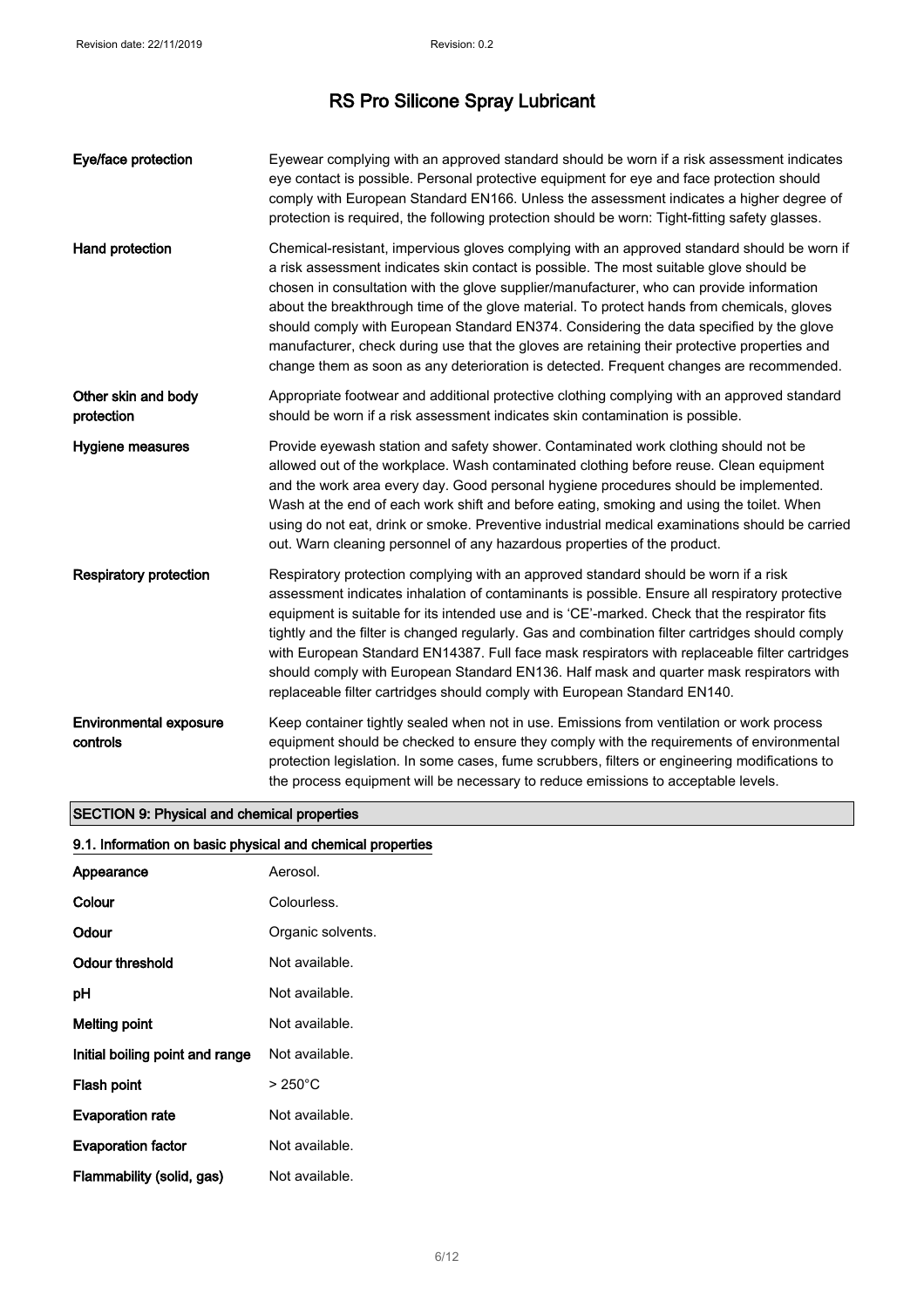| Upper/lower flammability or<br>explosive limits             | Not available.                                                                                                                                                          |  |
|-------------------------------------------------------------|-------------------------------------------------------------------------------------------------------------------------------------------------------------------------|--|
| Other flammability                                          | Not available.                                                                                                                                                          |  |
| Vapour pressure                                             | Not available.                                                                                                                                                          |  |
| Vapour density                                              | Not available.                                                                                                                                                          |  |
| <b>Relative density</b>                                     | Not available.                                                                                                                                                          |  |
| <b>Bulk density</b>                                         | 0.9 kg/l                                                                                                                                                                |  |
| Solubility(ies)                                             | Not available.                                                                                                                                                          |  |
| <b>Partition coefficient</b>                                | Not available.                                                                                                                                                          |  |
| Auto-ignition temperature                                   | Not available.                                                                                                                                                          |  |
| <b>Decomposition Temperature</b>                            | Not available.                                                                                                                                                          |  |
| <b>Viscosity</b>                                            | Kinematic viscosity $\leq 20.5$ mm <sup>2</sup> /s.                                                                                                                     |  |
| <b>Explosive properties</b>                                 | Not available.                                                                                                                                                          |  |
| <b>Oxidising properties</b>                                 | Not available.                                                                                                                                                          |  |
| 9.2. Other information                                      |                                                                                                                                                                         |  |
| <b>SECTION 10: Stability and reactivity</b>                 |                                                                                                                                                                         |  |
| 10.1. Reactivity                                            |                                                                                                                                                                         |  |
| Reactivity                                                  | See the other subsections of this section for further details.                                                                                                          |  |
| 10.2. Chemical stability                                    |                                                                                                                                                                         |  |
| <b>Stability</b>                                            | Stable at normal ambient temperatures and when used as recommended. Stable under the<br>prescribed storage conditions.                                                  |  |
| 10.3. Possibility of hazardous reactions                    |                                                                                                                                                                         |  |
| Possibility of hazardous<br>reactions                       | The following materials may react strongly with the product: Oxidising agents.                                                                                          |  |
| 10.4. Conditions to avoid                                   |                                                                                                                                                                         |  |
| <b>Conditions to avoid</b>                                  | Avoid exposing aerosol containers to high temperatures or direct sunlight. Pressurised<br>container: may burst if heated                                                |  |
| 10.5. Incompatible materials                                |                                                                                                                                                                         |  |
| Materials to avoid                                          | No specific material or group of materials is likely to react with the product to produce a<br>hazardous situation.                                                     |  |
| 10.6. Hazardous decomposition products                      |                                                                                                                                                                         |  |
| Hazardous decomposition<br>products                         | Does not decompose when used and stored as recommended. Thermal decomposition or<br>combustion products may include the following substances: Harmful gases or vapours. |  |
| <b>SECTION 11: Toxicological information</b>                |                                                                                                                                                                         |  |
| 11.1. Information on toxicological effects                  |                                                                                                                                                                         |  |
| Acute toxicity - oral                                       |                                                                                                                                                                         |  |
| Notes (oral LD <sub>50</sub> )                              | Based on available data the classification criteria are not met.                                                                                                        |  |
| Acute toxicity - dermal<br>Notes (dermal LD <sub>50</sub> ) | Based on available data the classification criteria are not met.                                                                                                        |  |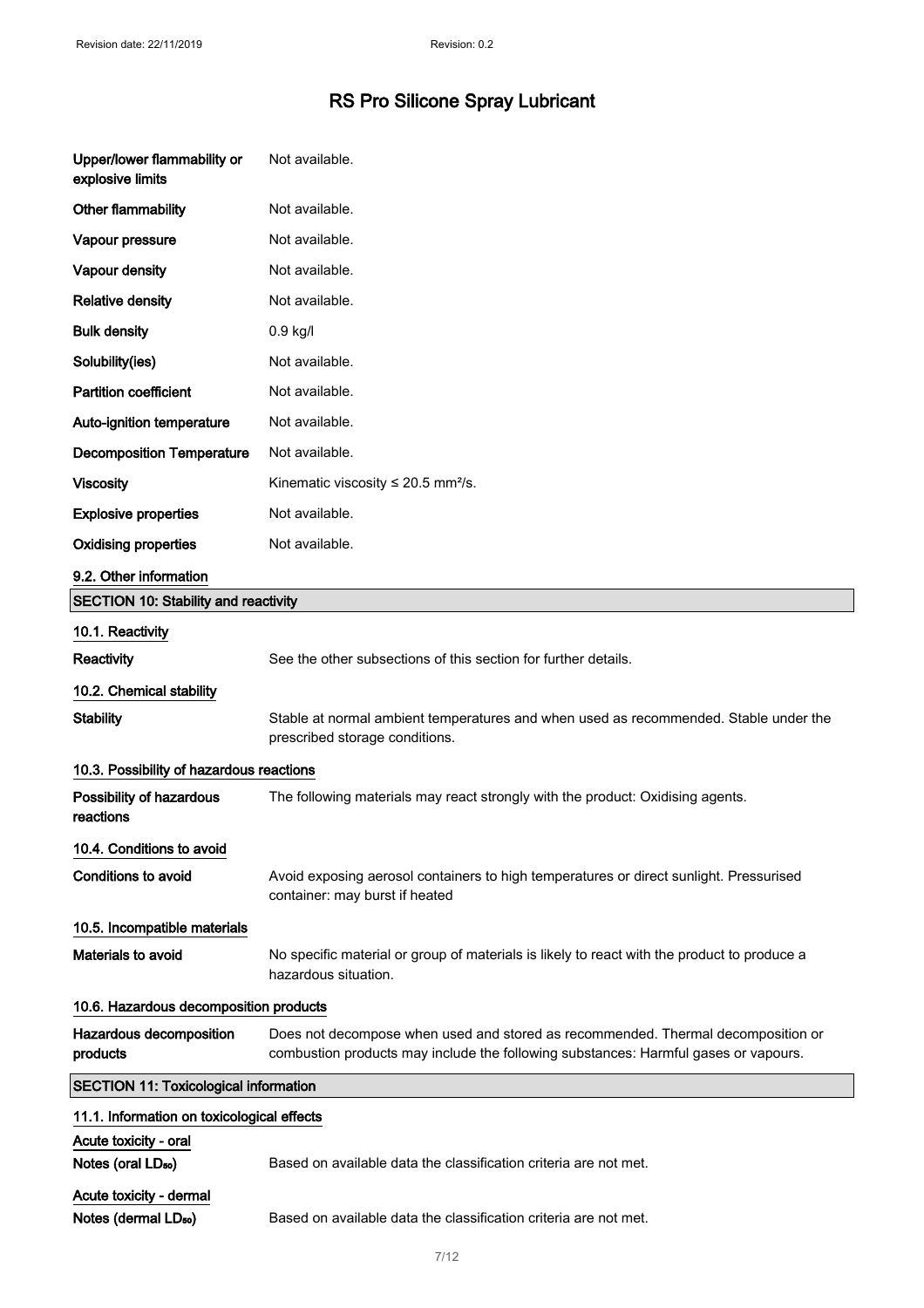| Acute toxicity - inhalation<br>Notes (inhalation LC <sub>50</sub> ) | Based on available data the classification criteria are not met.                                                                                                                                                 |
|---------------------------------------------------------------------|------------------------------------------------------------------------------------------------------------------------------------------------------------------------------------------------------------------|
| Skin corrosion/irritation<br>Animal data                            | Based on available data the classification criteria are not met.                                                                                                                                                 |
| Serious eye damage/irritation<br>Serious eye damage/irritation      | Based on available data the classification criteria are not met.                                                                                                                                                 |
| <b>Respiratory sensitisation</b><br>Respiratory sensitisation       | Based on available data the classification criteria are not met.                                                                                                                                                 |
| Skin sensitisation<br><b>Skin sensitisation</b>                     | Based on available data the classification criteria are not met.                                                                                                                                                 |
| Germ cell mutagenicity<br>Genotoxicity - in vitro                   | Based on available data the classification criteria are not met.                                                                                                                                                 |
| Carcinogenicity<br>Carcinogenicity                                  | Based on available data the classification criteria are not met.                                                                                                                                                 |
| <b>IARC</b> carcinogenicity                                         | None of the ingredients are listed or exempt.                                                                                                                                                                    |
| Reproductive toxicity<br>Reproductive toxicity - fertility          | Based on available data the classification criteria are not met.                                                                                                                                                 |
| Reproductive toxicity -<br>development                              | Based on available data the classification criteria are not met.                                                                                                                                                 |
| Specific target organ toxicity - single exposure                    |                                                                                                                                                                                                                  |
| STOT - single exposure                                              | STOT SE 3 - H336 May cause drowsiness or dizziness.                                                                                                                                                              |
| <b>Target organs</b>                                                | Central nervous system                                                                                                                                                                                           |
| Specific target organ toxicity - repeated exposure                  |                                                                                                                                                                                                                  |
| STOT - repeated exposure                                            | Not classified as a specific target organ toxicant after repeated exposure.                                                                                                                                      |
| Aspiration hazard<br><b>Aspiration hazard</b>                       | Asp. Tox. 1 - H304 May be fatal if swallowed and enters airways. Pneumonia may be the<br>result if vomited material containing solvents reaches the lungs.                                                       |
| <b>General information</b>                                          | The severity of the symptoms described will vary dependent on the concentration and the<br>length of exposure.                                                                                                   |
| Inhalation                                                          | A single exposure may cause the following adverse effects: Headache. Nausea, vomiting.<br>Central nervous system depression. Drowsiness, dizziness, disorientation, vertigo. Narcotic<br>effect.                 |
| Ingestion                                                           | Due to the physical nature of this product, it is unlikely that ingestion will occur. Aspiration<br>hazard if swallowed. Entry into the lungs following ingestion or vomiting may cause chemical<br>pneumonitis. |
| Skin contact                                                        | Repeated exposure may cause skin dryness or cracking.                                                                                                                                                            |
| Eye contact                                                         | May be slightly irritating to eyes. May cause discomfort.                                                                                                                                                        |
| Route of exposure                                                   | Ingestion Inhalation Skin and/or eye contact                                                                                                                                                                     |
| <b>Target organs</b>                                                | Central nervous system                                                                                                                                                                                           |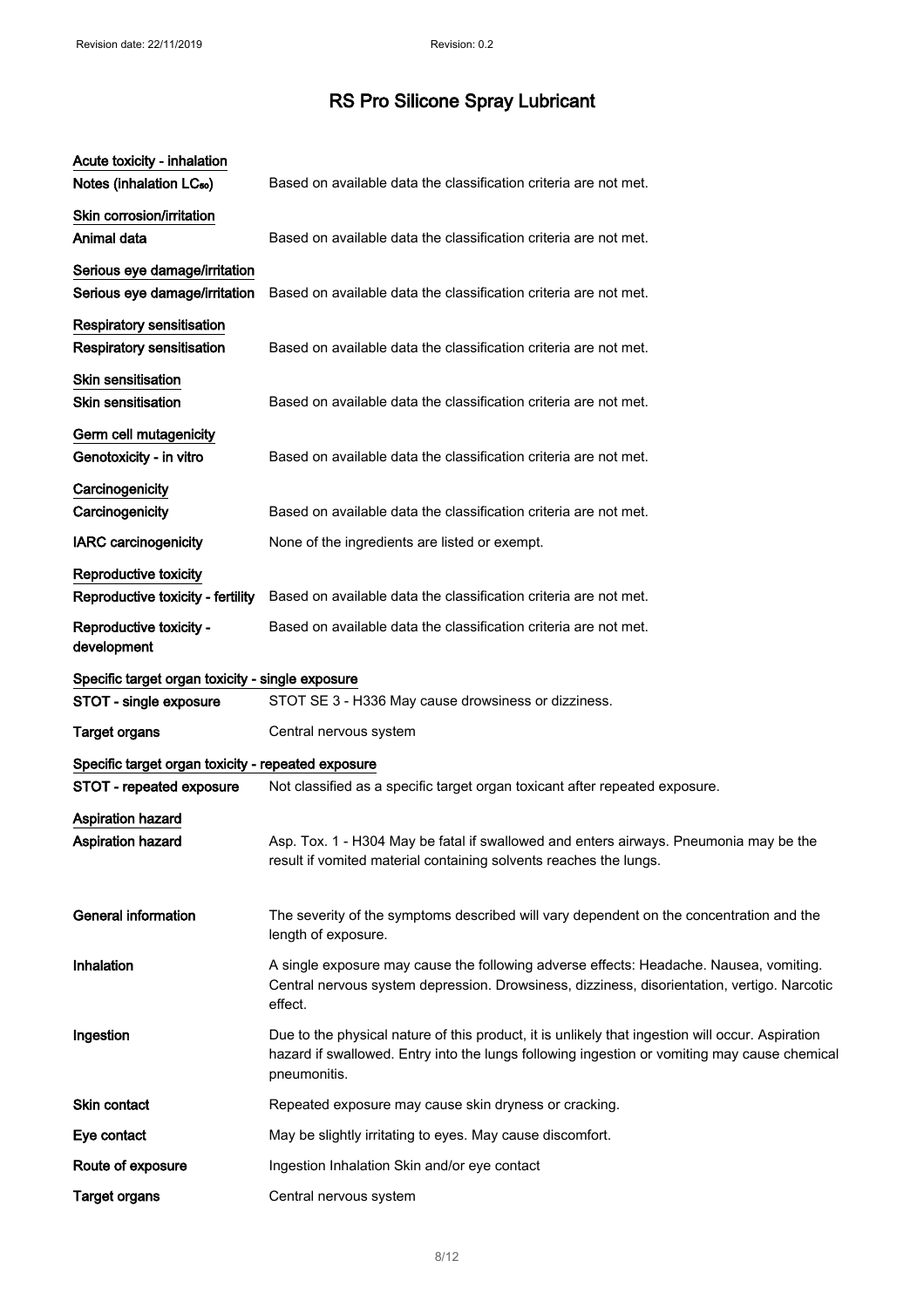| <b>SECTION 12: Ecological information</b>  |                                                                                                                                                                                                                                                                                                                                                                                                                                                                                                                                                                                                                                                                                                                                                         |  |  |
|--------------------------------------------|---------------------------------------------------------------------------------------------------------------------------------------------------------------------------------------------------------------------------------------------------------------------------------------------------------------------------------------------------------------------------------------------------------------------------------------------------------------------------------------------------------------------------------------------------------------------------------------------------------------------------------------------------------------------------------------------------------------------------------------------------------|--|--|
| 12.1. Toxicity                             |                                                                                                                                                                                                                                                                                                                                                                                                                                                                                                                                                                                                                                                                                                                                                         |  |  |
| <b>Toxicity</b>                            | Aquatic Chronic 2 - H411 Toxic to aquatic life with long lasting effects.                                                                                                                                                                                                                                                                                                                                                                                                                                                                                                                                                                                                                                                                               |  |  |
| 12.2. Persistence and degradability        |                                                                                                                                                                                                                                                                                                                                                                                                                                                                                                                                                                                                                                                                                                                                                         |  |  |
|                                            | Persistence and degradability The degradability of the product is not known.                                                                                                                                                                                                                                                                                                                                                                                                                                                                                                                                                                                                                                                                            |  |  |
| 12.3. Bioaccumulative potential            |                                                                                                                                                                                                                                                                                                                                                                                                                                                                                                                                                                                                                                                                                                                                                         |  |  |
| <b>Bioaccumulative potential</b>           | No data available on bioaccumulation.                                                                                                                                                                                                                                                                                                                                                                                                                                                                                                                                                                                                                                                                                                                   |  |  |
| <b>Partition coefficient</b>               | Not available.                                                                                                                                                                                                                                                                                                                                                                                                                                                                                                                                                                                                                                                                                                                                          |  |  |
| 12.4. Mobility in soil                     |                                                                                                                                                                                                                                                                                                                                                                                                                                                                                                                                                                                                                                                                                                                                                         |  |  |
| <b>Mobility</b>                            | The product contains volatile organic compounds (VOCs) which will evaporate easily from all<br>surfaces.                                                                                                                                                                                                                                                                                                                                                                                                                                                                                                                                                                                                                                                |  |  |
| 12.5. Results of PBT and vPvB assessment   |                                                                                                                                                                                                                                                                                                                                                                                                                                                                                                                                                                                                                                                                                                                                                         |  |  |
| 12.6. Other adverse effects                |                                                                                                                                                                                                                                                                                                                                                                                                                                                                                                                                                                                                                                                                                                                                                         |  |  |
| Other adverse effects                      | None known.                                                                                                                                                                                                                                                                                                                                                                                                                                                                                                                                                                                                                                                                                                                                             |  |  |
| <b>SECTION 13: Disposal considerations</b> |                                                                                                                                                                                                                                                                                                                                                                                                                                                                                                                                                                                                                                                                                                                                                         |  |  |
| 13.1. Waste treatment methods              |                                                                                                                                                                                                                                                                                                                                                                                                                                                                                                                                                                                                                                                                                                                                                         |  |  |
| <b>General information</b>                 | The generation of waste should be minimised or avoided wherever possible. Reuse or recycle<br>products wherever possible. This material and its container must be disposed of in a safe<br>way. Disposal of this product, process solutions, residues and by-products should at all times<br>comply with the requirements of environmental protection and waste disposal legislation and<br>any local authority requirements. When handling waste, the safety precautions applying to<br>handling of the product should be considered. Care should be taken when handling emptied<br>containers that have not been thoroughly cleaned or rinsed out. Empty containers or liners<br>may retain some product residues and hence be potentially hazardous. |  |  |
| <b>Disposal methods</b>                    | Do not empty into drains. Empty containers must not be punctured or incinerated because of<br>the risk of an explosion. Dispose of surplus products and those that cannot be recycled via a<br>licensed waste disposal contractor. Waste, residues, empty containers, discarded work<br>clothes and contaminated cleaning materials should be collected in designated containers,<br>labelled with their contents.                                                                                                                                                                                                                                                                                                                                      |  |  |
| <b>SECTION 14: Transport information</b>   |                                                                                                                                                                                                                                                                                                                                                                                                                                                                                                                                                                                                                                                                                                                                                         |  |  |
| General                                    | For limited quantity packaging/limited load information, consult the relevant modal<br>documentation using the data shown in this section.                                                                                                                                                                                                                                                                                                                                                                                                                                                                                                                                                                                                              |  |  |
| 14.1. UN number                            |                                                                                                                                                                                                                                                                                                                                                                                                                                                                                                                                                                                                                                                                                                                                                         |  |  |
| UN No. (ADR/RID)                           | 1950                                                                                                                                                                                                                                                                                                                                                                                                                                                                                                                                                                                                                                                                                                                                                    |  |  |
| UN No. (IMDG)                              | 1950                                                                                                                                                                                                                                                                                                                                                                                                                                                                                                                                                                                                                                                                                                                                                    |  |  |
| UN No. (ICAO)                              | 1950                                                                                                                                                                                                                                                                                                                                                                                                                                                                                                                                                                                                                                                                                                                                                    |  |  |
| UN No. (ADN)                               | 1950                                                                                                                                                                                                                                                                                                                                                                                                                                                                                                                                                                                                                                                                                                                                                    |  |  |
| 14.2. UN proper shipping name              |                                                                                                                                                                                                                                                                                                                                                                                                                                                                                                                                                                                                                                                                                                                                                         |  |  |
| Proper shipping name<br>(ADR/RID)          | <b>AEROSOLS</b>                                                                                                                                                                                                                                                                                                                                                                                                                                                                                                                                                                                                                                                                                                                                         |  |  |
|                                            | Proper shipping name (IMDG) AEROSOLS (CONTAINS pentane)                                                                                                                                                                                                                                                                                                                                                                                                                                                                                                                                                                                                                                                                                                 |  |  |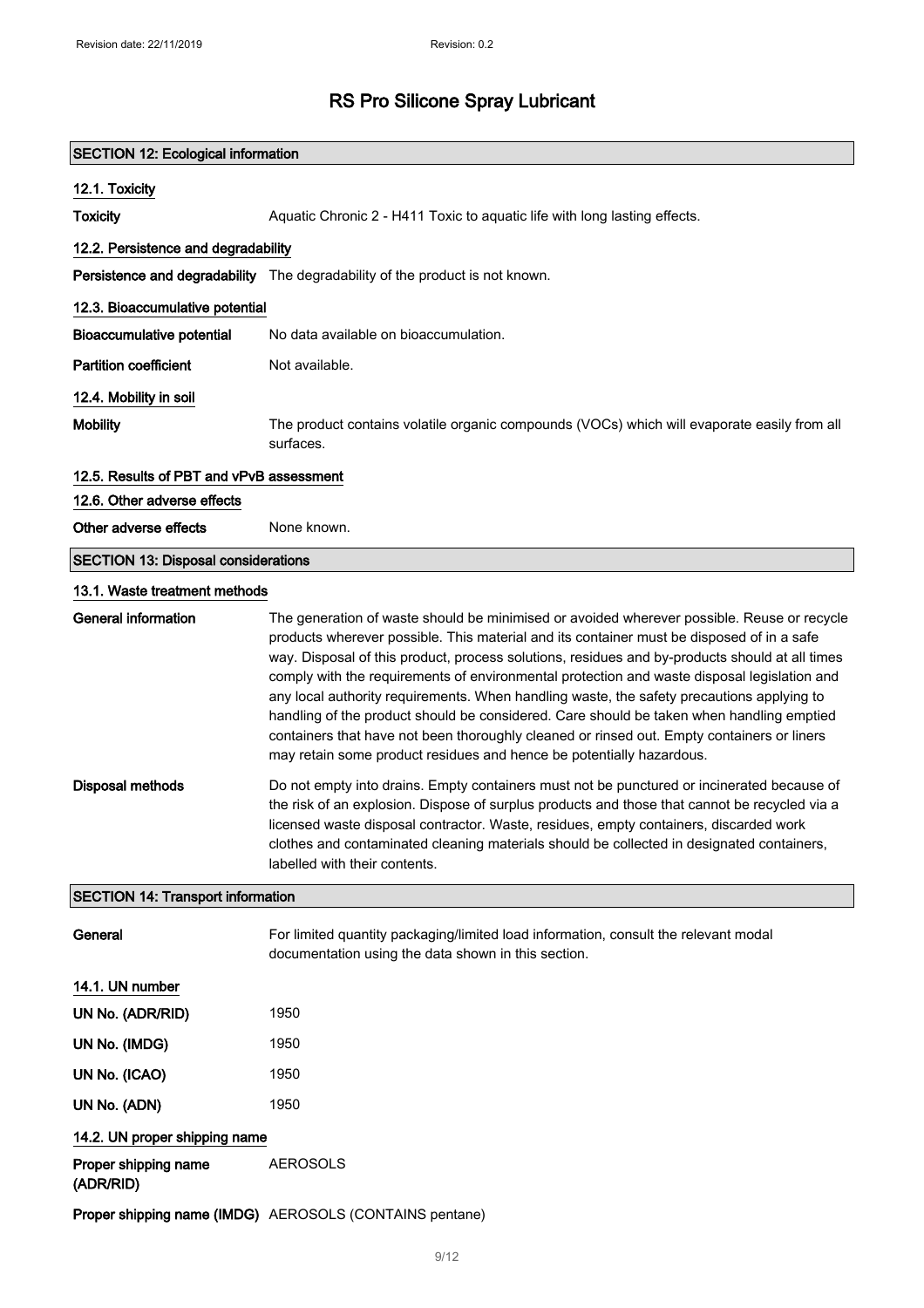|  |  |  |  | Proper shipping name (ICAO) AEROSOLS |
|--|--|--|--|--------------------------------------|
|--|--|--|--|--------------------------------------|

| Proper shipping name (ADN) AEROSOLS |  |
|-------------------------------------|--|
|-------------------------------------|--|

| 14.3. Transport hazard class(es) |     |  |
|----------------------------------|-----|--|
| <b>ADR/RID class</b>             | 2.1 |  |

| ADR/RID classification code | 5F  |
|-----------------------------|-----|
| <b>ADR/RID label</b>        | 21  |
| <b>IMDG class</b>           | 21  |
| ICAO class/division         | 21  |
| <b>ADN</b> class            | 2.1 |

#### Transport labels



| 14.4. Packing group          |      |
|------------------------------|------|
| <b>ADR/RID packing group</b> | None |
| <b>IMDG packing group</b>    | None |
| ICAO packing group           | None |
| ADN packing group            | None |
|                              |      |

14.5. Environmental hazards

Environmentally hazardous substance/marine pollutant



#### 14.6. Special precautions for user

Always transport in closed containers that are upright and secure. Ensure that persons transporting the product know what to do in the event of an accident or spillage.

| EmS                                                                                                   | $F-D. S-U$                                                               |
|-------------------------------------------------------------------------------------------------------|--------------------------------------------------------------------------|
| ADR transport category                                                                                | 2                                                                        |
| Tunnel restriction code                                                                               | (D)                                                                      |
|                                                                                                       | 14.7. Transport in bulk according to Annex II of MARPOL and the IBC Code |
| <b>Transport in bulk according to</b> Not applicable.<br>Annex II of MARPOL 73/78<br>and the IBC Code |                                                                          |

#### SECTION 15: Regulatory information

#### 15.1. Safety, health and environmental regulations/legislation specific for the substance or mixture

| National regulations | Health and Safety at Work etc. Act 1974 (as amended).                       |
|----------------------|-----------------------------------------------------------------------------|
|                      | The Carriage of Dangerous Goods and Use of Transportable Pressure Equipment |
|                      | Regulations 2009 (SI 2009 No. 1348) (as amended) ["CDG 2009"].              |
|                      | EH40/2005 Workplace exposure limits.                                        |
|                      | The Aerosol Dispensers Regulations 2009 (SI 2009 No. 2824).                 |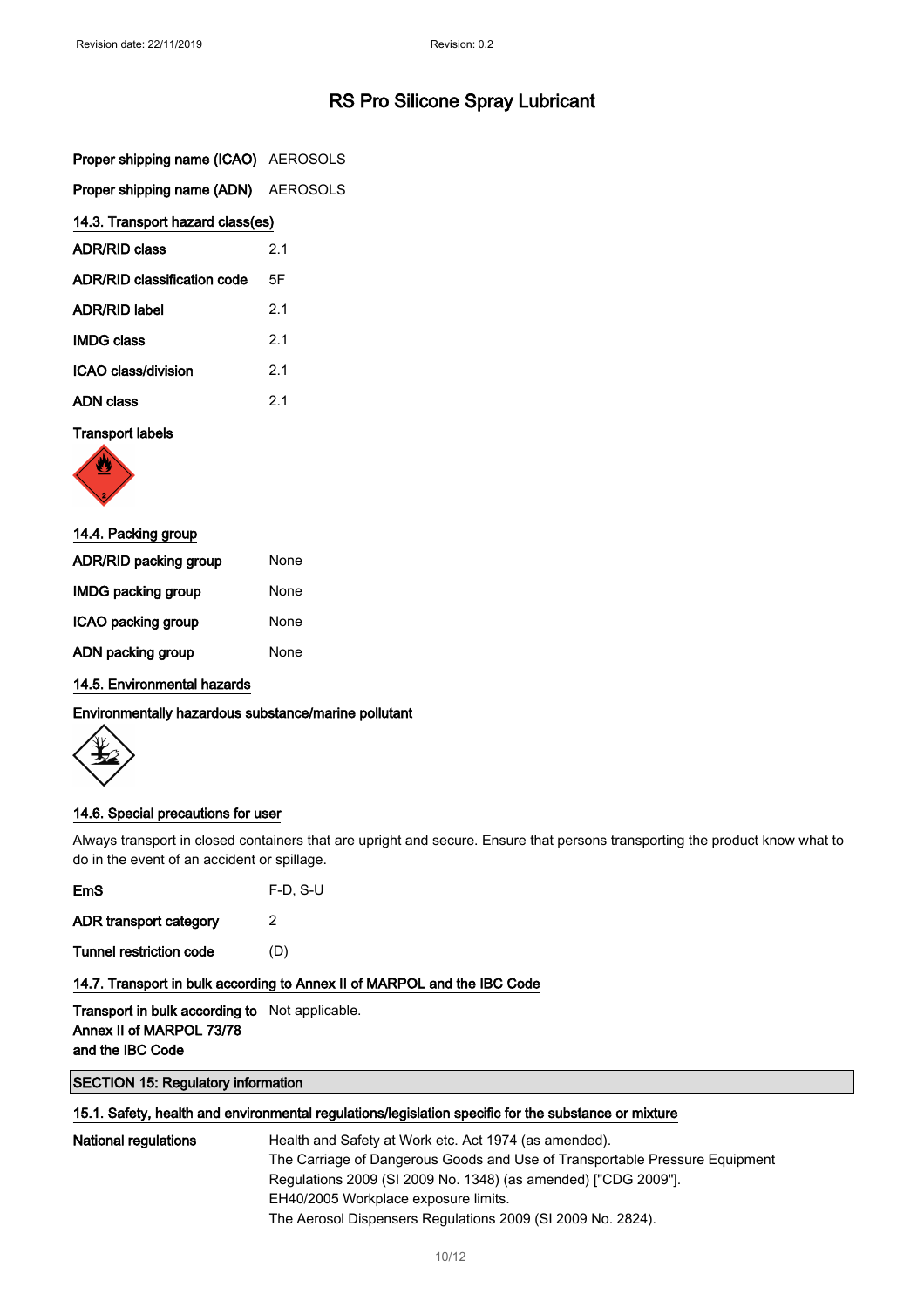EU legislation Regulation (EC) No 1907/2006 of the European Parliament and of the Council of 18 December 2006 concerning the Registration, Evaluation, Authorisation and Restriction of Chemicals (REACH) (as amended). Commission Regulation (EU) No 2015/830 of 28 May 2015. Regulation (EC) No 1272/2008 of the European Parliament and of the Council of 16 December 2008 on classification, labelling and packaging of substances and mixtures (as amended). Council Directive of 20 May 1975 on the approximation of the laws of the Member States relating to aerosol dispensers (75/324/EEC) (as amended).

#### 15.2. Chemical safety assessment

No chemical safety assessment has been carried out.

#### Inventories

#### EU - EINECS/ELINCS

None of the ingredients are listed or exempt.

| <b>SECTION 16: Other information</b>                                          |                                                                                                                                                                                                                                                                                                                                                                                                                                                                                                                                                                                               |  |
|-------------------------------------------------------------------------------|-----------------------------------------------------------------------------------------------------------------------------------------------------------------------------------------------------------------------------------------------------------------------------------------------------------------------------------------------------------------------------------------------------------------------------------------------------------------------------------------------------------------------------------------------------------------------------------------------|--|
| Abbreviations and acronyms<br>used in the safety data sheet                   | ADR: European Agreement concerning the International Carriage of Dangerous Goods by<br>Road.<br>ADN: European Agreement concerning the International Carriage of Dangerous Goods by<br>Inland Waterways.<br>RID: European Agreement concerning the International Carriage of Dangerous Goods by<br>Rail.                                                                                                                                                                                                                                                                                      |  |
|                                                                               | IATA: International Air Transport Association.<br>ICAO: Technical Instructions for the Safe Transport of Dangerous Goods by Air.<br>IMDG: International Maritime Dangerous Goods.<br>CAS: Chemical Abstracts Service.<br>ATE: Acute Toxicity Estimate.<br>LC <sub>50</sub> : Lethal Concentration to 50 % of a test population.<br>LD <sub>50</sub> : Lethal Dose to 50% of a test population (Median Lethal Dose).<br>EC <sub>50</sub> : 50% of maximal Effective Concentration.<br>PBT: Persistent, Bioaccumulative and Toxic substance.<br>vPvB: Very Persistent and Very Bioaccumulative. |  |
| <b>Classification abbreviations</b><br>and acronyms                           | Aerosol = Aerosol<br>STOT SE = Specific target organ toxicity-single exposure<br>Aquatic Chronic = Hazardous to the aquatic environment (chronic)                                                                                                                                                                                                                                                                                                                                                                                                                                             |  |
| <b>Classification procedures</b><br>according to Regulation (EC)<br>1272/2008 | Asp. Tox. 1 - H304: STOT SE 3 - H336: : Calculation method. Aquatic Chronic 2 - H411: :<br>Calculation method. Aerosol 1 - H222, H229: : Expert judgement.                                                                                                                                                                                                                                                                                                                                                                                                                                    |  |
| <b>Training advice</b>                                                        | Read and follow manufacturer's recommendations. Only trained personnel should use this<br>material.                                                                                                                                                                                                                                                                                                                                                                                                                                                                                           |  |
| <b>Issued by</b>                                                              | <b>Emily Kirk</b>                                                                                                                                                                                                                                                                                                                                                                                                                                                                                                                                                                             |  |
| <b>Revision date</b>                                                          | 22/11/2019                                                                                                                                                                                                                                                                                                                                                                                                                                                                                                                                                                                    |  |
| <b>Revision</b>                                                               | 0.2                                                                                                                                                                                                                                                                                                                                                                                                                                                                                                                                                                                           |  |
| <b>SDS number</b>                                                             | 1437                                                                                                                                                                                                                                                                                                                                                                                                                                                                                                                                                                                          |  |